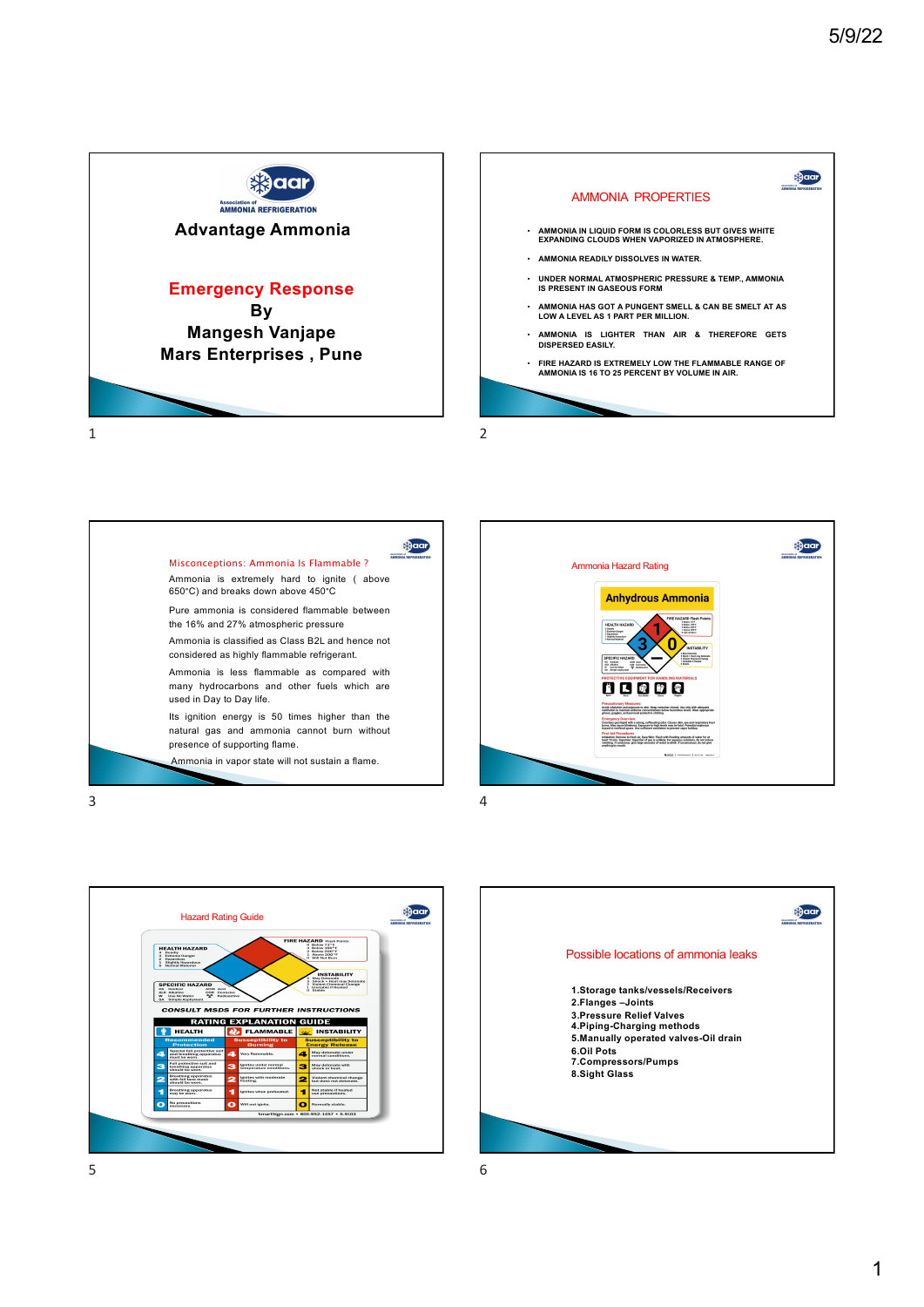







**OCCI**  $\overline{\phantom{a}}$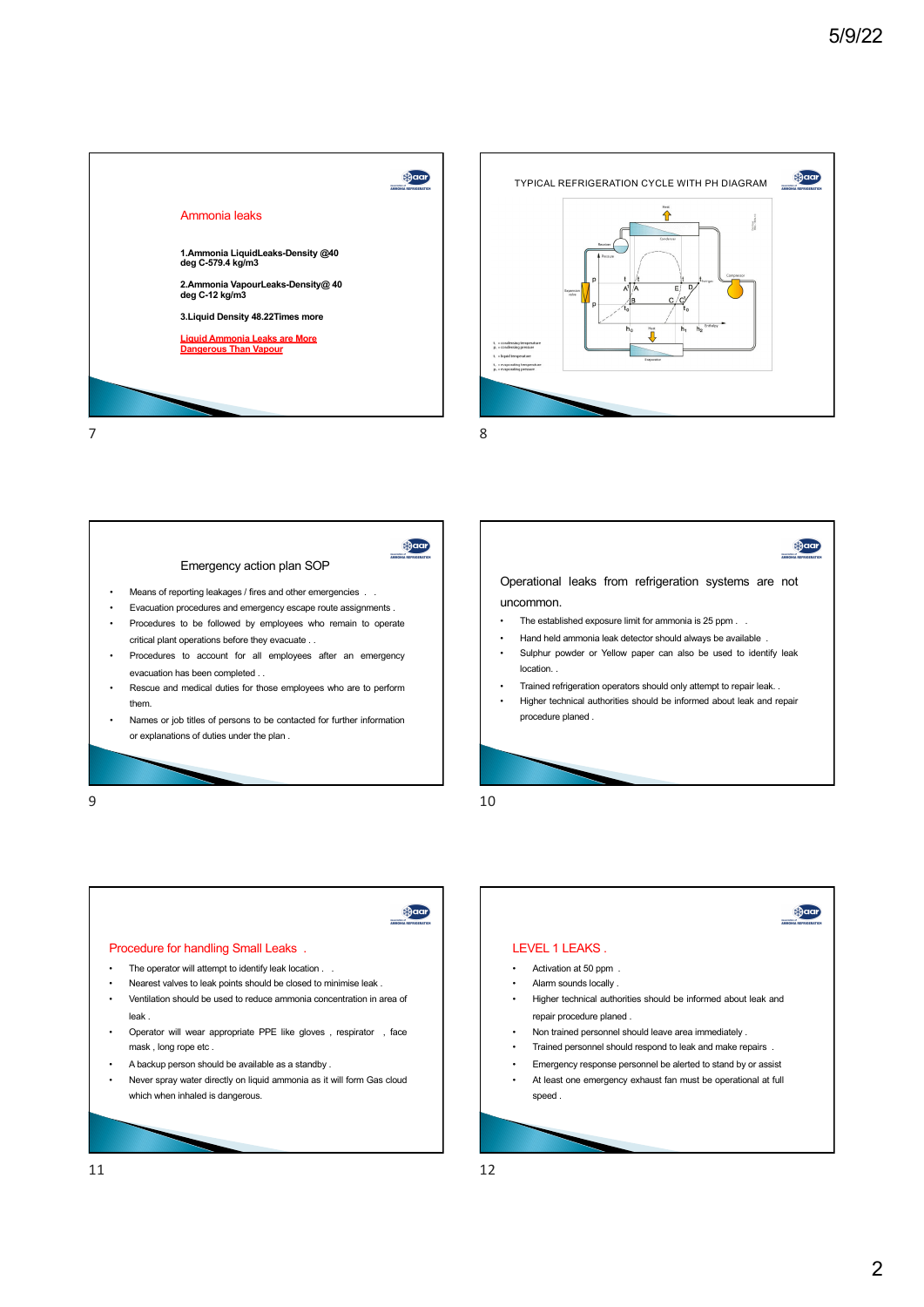**OCCI** 

Daar



13

15

## LEAKS BEYOND LEVEL 3.



- Stop all electrical equipments by emergency stop button provided outside machine room .
- Alarm sounds throughout plant .
- All emergency exhaust fan must be operational at full speed.
- Water sprinklers should be activated .
- Near by fire station to be informed . .
- PA system to be used to inform about emergency .
- Evacuate all personnel in affected area to designated assembly point .
- Take a head count to ensure no one has left behind .
- Check rooms and other enclosed spaces for personnel who may have trapped or otherwise unable to evacuate .



- While evacuating follow designated route only and in case of blockage of route due to smoke follow route opposite to wind direction.
- Under no circumstances any one who does not have assigned duty be allowed to return to evacuated area unless area is declared safe .
- Never ever enter cloud or fog of ammonia . Ammonia in cloud form is very concentrated and it can burn the skin .

16

14





3